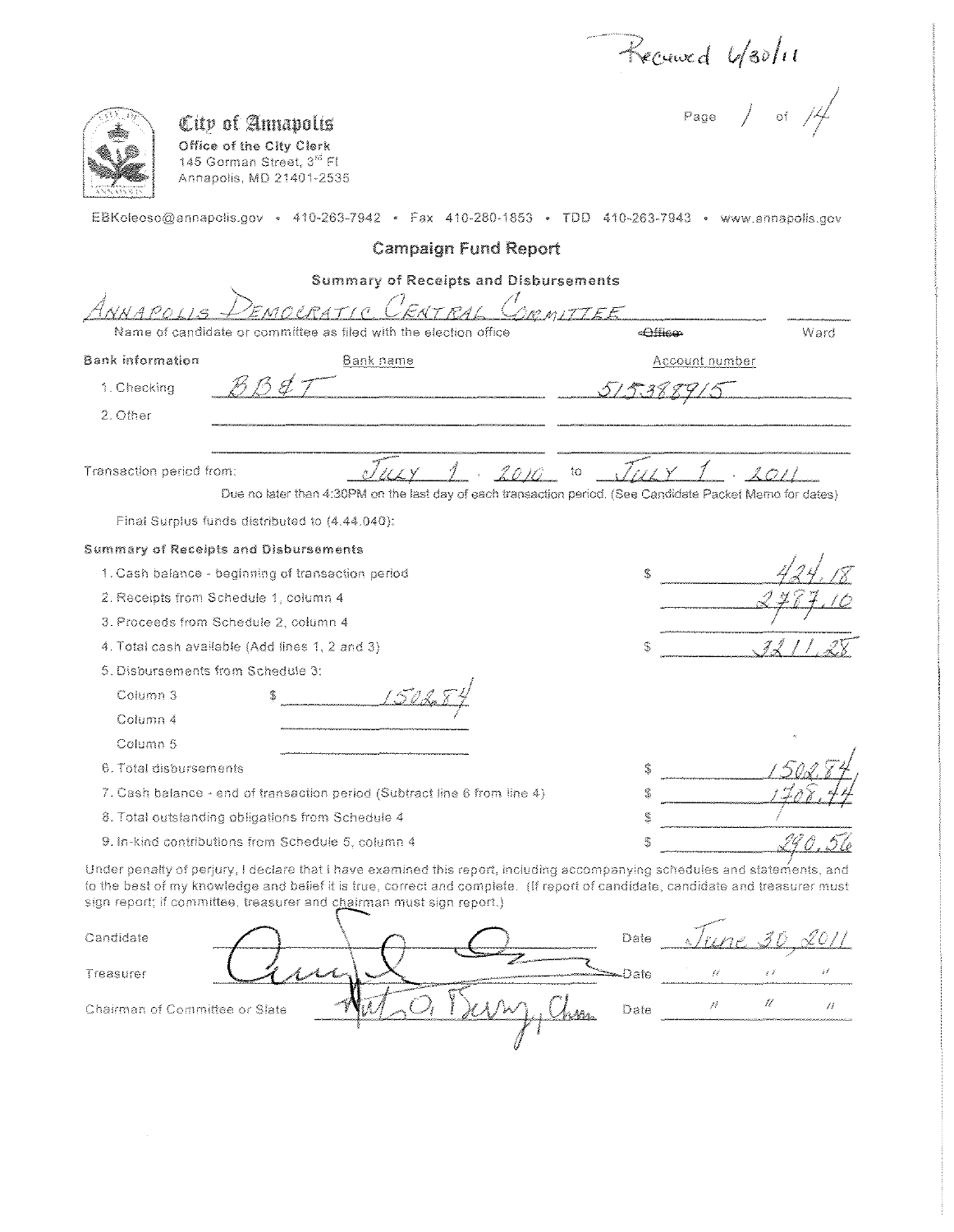Page  $2-$  of  $|4|$ 



 $\overline{\mathbb{X}}$ 

## City of Annapolis

office of the City Clerk 145 Gorman Street, 3<sup>rd</sup> Fl Annapolis, MD 21401-2535

Elections@annapolis.gov • 410-263-7929 • Fax 410-280-1853 • www.annapolis.gov ADC Deaf, hard of hearing or speech disability- use MD Relay or 711

Name of candidate or committee Report period - transactions from

<u>ANVapolis Democratic Centre (Comme</u>

### Schedule 1 - Contributions and Receipts

(Excluding Transfers, Loans and In-kind Contributions)

| Date<br>received | Complete name and residence<br>address of Payer             |                          |                                              | Description of receipt. See instructions for code. |                                 |                 |  |
|------------------|-------------------------------------------------------------|--------------------------|----------------------------------------------|----------------------------------------------------|---------------------------------|-----------------|--|
| $7/\mu/\varphi$  | $10$ il Sco $77$                                            | Code *                   | Ticket price                                 | Cash                                               |                                 |                 |  |
|                  | 208 Cenzicale Rup                                           | $\tau$                   | $7.5 -$                                      | Check #                                            | 2955                            | $\iota$ o $-$   |  |
|                  | $A \rightarrow P \rightarrow \infty$ of $S \rightarrow H02$ |                          | * T, enter price per ticket Rcpt #           |                                                    |                                 |                 |  |
|                  |                                                             |                          | Aggregate amount received from Payer to date |                                                    |                                 |                 |  |
| 7/10/10          | $647E$ , SMITH                                              | $Code*$                  | Ticket price                                 | Cash                                               |                                 | $150 -$         |  |
|                  | $320$ Halsey Rd.                                            |                          | $2\leq$                                      |                                                    | Check # $5617$                  |                 |  |
|                  |                                                             |                          | * T, enter price per ticket Rcpt #           |                                                    |                                 |                 |  |
|                  | Andepolis 21401                                             |                          | Aggregate amount received from Payer to date |                                                    |                                 |                 |  |
|                  | Nicholas O. BONRY                                           | $Code *  $               | <b>Ticket price</b>                          | <b>Cash</b>                                        |                                 |                 |  |
| 7/4/16           | S177492054                                                  | $\tau$                   | $75 -$                                       | $\mathsf{Check}~#$                                 | 1075                            | $1 \infty$ .    |  |
|                  |                                                             |                          | * T, enter price per ticket Rcpt #           |                                                    |                                 |                 |  |
|                  | Arepapalis 2143                                             |                          | Aggregate amount received from Payer to date |                                                    |                                 |                 |  |
|                  | Berbapa <sup>Contos</sup>                                   | $Code*$                  | Ticket price                                 | lCash                                              |                                 |                 |  |
| 7/4/10           |                                                             | $\overline{\mathcal{T}}$ | $25 -$                                       | Check #                                            | 5921                            | 50 <sub>o</sub> |  |
|                  | $R: Va, M$ , $21140$                                        |                          | * T, enter price per ticket Rcpt #           |                                                    |                                 |                 |  |
|                  |                                                             |                          | Aggregate amount received from Payer to date |                                                    |                                 |                 |  |
| $7/$ 11/10       | Carolyo GRAMEAL                                             | Code $*$                 | Ticket price                                 | Cash                                               |                                 |                 |  |
|                  | 1606 Coder Park Rd.                                         | ব                        | $25 -$                                       | $\mathsf{Check}\;\#$                               | 7585                            | SU.             |  |
|                  |                                                             |                          | * T, enter price per ticket Rcpt #           |                                                    |                                 |                 |  |
|                  | $A = 12920$                                                 |                          | Aggregate amount received from Payer to date |                                                    |                                 |                 |  |
| 2/1              |                                                             | $Code *  $               | <b>Ticket price</b>                          | Cash                                               |                                 |                 |  |
|                  |                                                             |                          |                                              | $C$ hook #                                         | $\sqrt{2c}$                     |                 |  |
|                  |                                                             |                          | * T, enter price per ticket Rcpt #           |                                                    |                                 |                 |  |
|                  |                                                             |                          | Aggregate amount received from Payer to date |                                                    |                                 |                 |  |
| 7/4/10           | A.E.EVANS                                                   | $Code*$                  | Ticket price                                 | Cash                                               |                                 |                 |  |
|                  | 3 Constatution Sq                                           | $\mathcal{T}$            | $2-c$                                        |                                                    | $\sqrt{\text{Check #}   3/7/2}$ | 40              |  |
|                  | Arrapais 21401                                              |                          | * T, enter price per ticket Rcpt #           |                                                    |                                 |                 |  |
|                  |                                                             |                          | Aggregate amount received from Payer to date |                                                    |                                 |                 |  |
|                  |                                                             |                          |                                              |                                                    | Total this nano R               | a mar           |  |

Duplicate Listing of Check #  $1075 - N.0. B2RPV$ 

*'c?P* **I**  *Sex>-*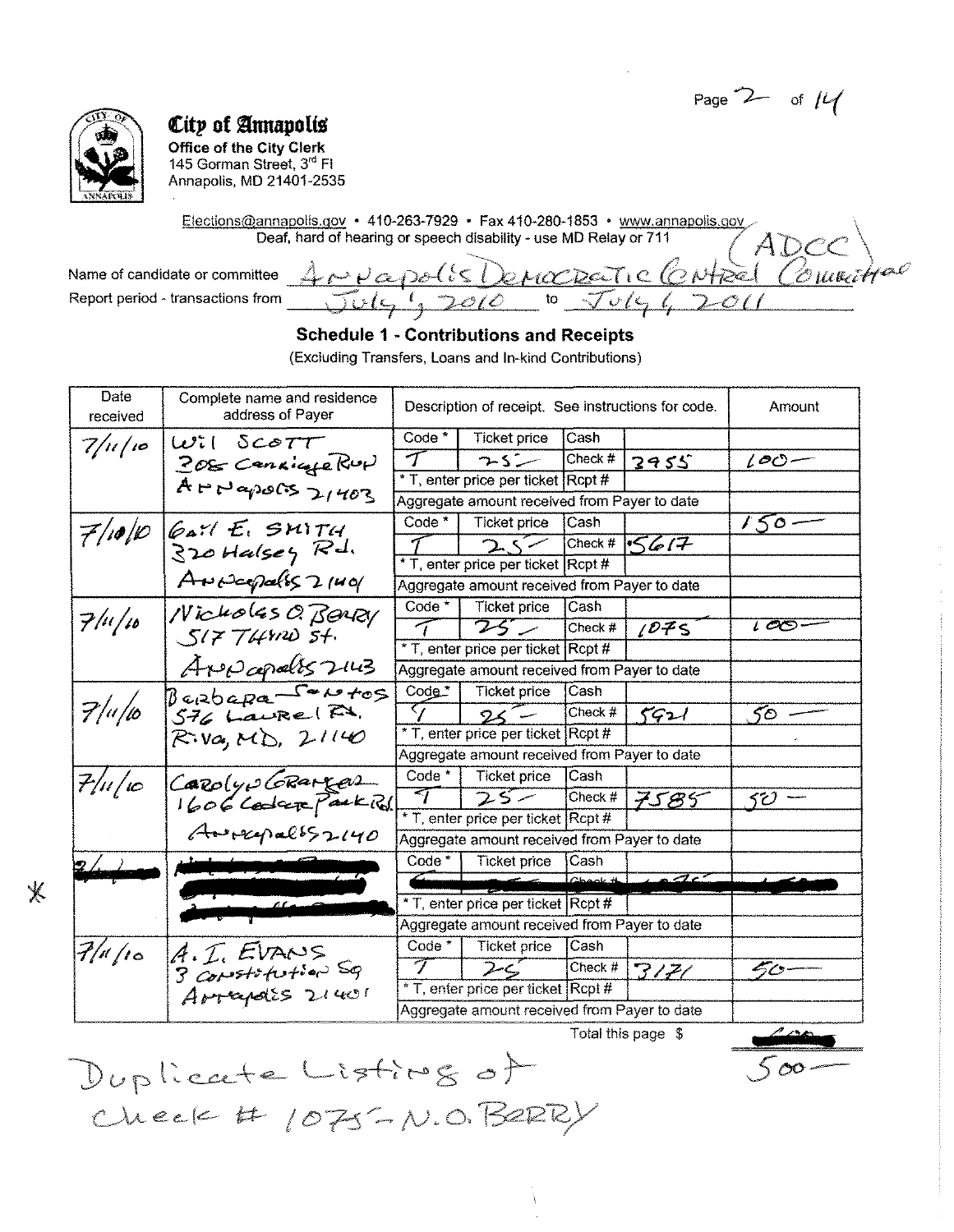$Page 3$ of  $|\mathcal{U}|$ 



Office of the City Clerk 145 Gorman Street, 3rd Fl Annapolis, MD 21401-2535

Elections@annapolis.gov · 410-263-7929 · Fax 410-280-1853 · www.annapolis.gov Deaf, hard of hearing or speech disability - use MD Relay or 711

Name of candidate or committee Report period - transactions from

ADCC  $Jul, 2010$  $\overline{\mathfrak{t}}$  $2011$  $\overline{V}$ Ul

#### **Schedule 1 - Contributions and Receipts** (Excluding Transfers, Loans and In-kind Contributions)

| Date<br>received     | Complete name and residence<br>address of Payer | Description of receipt. See instructions for code. | Amount                                       |             |                    |           |
|----------------------|-------------------------------------------------|----------------------------------------------------|----------------------------------------------|-------------|--------------------|-----------|
|                      | $C$ hanles W. FeraR                             | Code <sup>*</sup>                                  | <b>Ticket price</b>                          | Cash        |                    |           |
| $7/$ u $/$ v $\circ$ | $2699$ Cassig DA.                               | $\boldsymbol{\tau}$                                | $2.5 -$                                      | Check #     | 4380               | 50 -      |
|                      |                                                 |                                                    | * T, enter price per ticket Rcpt #           |             |                    |           |
|                      | Edgewater 21037                                 |                                                    | Aggregate amount received from Payer to date |             |                    |           |
|                      | $Dhy$ is $H$ . Eichandsal                       | $Code*$                                            | Ticket price                                 | 'ICash      |                    |           |
| 7/4/10               | $4541$ leyst.                                   |                                                    | $25 -$                                       | Check $#$   | <b>2568</b>        | 50-       |
|                      |                                                 |                                                    | * T, enter price per ticket Rcpt #           |             |                    |           |
|                      | $A P V \ncong \ncong A V \ncong \ncong A V$     |                                                    | Aggregate amount received from Payer to date |             |                    |           |
|                      | Bess Demus                                      | $Code*$                                            | Ticket price                                 | Cash        |                    |           |
| $7/$ u $/$ ı $\circ$ | P.0.8013538                                     | $\mathcal{T}$                                      | $75 -$                                       | Check #     | 1415               | 50'       |
|                      |                                                 |                                                    | * T, enter price per ticket Rcpt #           |             |                    |           |
|                      | $Arpepe(\epsilon)$ $7403$                       |                                                    | Aggregate amount received from Payer to date |             |                    |           |
|                      | Valezie K. Miller                               | $Code*$                                            | Ticket price                                 | <b>Cash</b> |                    |           |
| 7/10/10              | 114 Manket St.                                  | $\tau$                                             | $25^\circ$                                   | Check $#$   | 572                | 50        |
|                      |                                                 |                                                    | * T, enter price per ticket Rcpt #           |             |                    |           |
|                      | $A$ reapolis $2/40$                             |                                                    | Aggregate amount received from Payer to date |             |                    |           |
|                      | Tohn C. Ederidge                                | $Code *  $                                         | Ticket price                                 | Cash        |                    |           |
| $7/$ r $\sqrt{10}$   | 720 Genessee St.                                | $\overline{\mathcal{T}}$                           | $25 -$                                       | Check #     | 1064               | $50 -$    |
|                      |                                                 |                                                    | * T, enter price per ticket Rcpt #           |             |                    |           |
|                      | Aveapolis 21401                                 | Aggregate amount received from Payer to date       |                                              |             |                    |           |
|                      | Gentrule McGowan                                | Code <sup>*</sup>                                  | <b>Ticket price</b>                          | Cash        |                    |           |
| $\frac{7}{\mu}$      |                                                 | I.                                                 | $25 -$                                       | Check #     | 101                | $5\sigma$ |
|                      | $970$ spa Rd.                                   |                                                    | * T, enter price per ticket Rcpt #           |             |                    |           |
|                      | Arraipalls 21403                                |                                                    | Aggregate amount received from Payer to date |             |                    |           |
|                      | Mikined E. Finney                               | $Code *  $                                         | Ticket price                                 | Cash        |                    |           |
| 7/4/10               | 717 WEAREP DR.                                  | $\mathcal{T}$                                      | $25 -$                                       | Check #     | 167                | 50 -      |
|                      |                                                 |                                                    | * T, enter price per ticket Rcpt #           |             |                    |           |
|                      | Arrapolis 21403                                 |                                                    | Aggregate amount received from Payer to date |             |                    |           |
|                      |                                                 |                                                    |                                              |             | Total this page \$ | 360-      |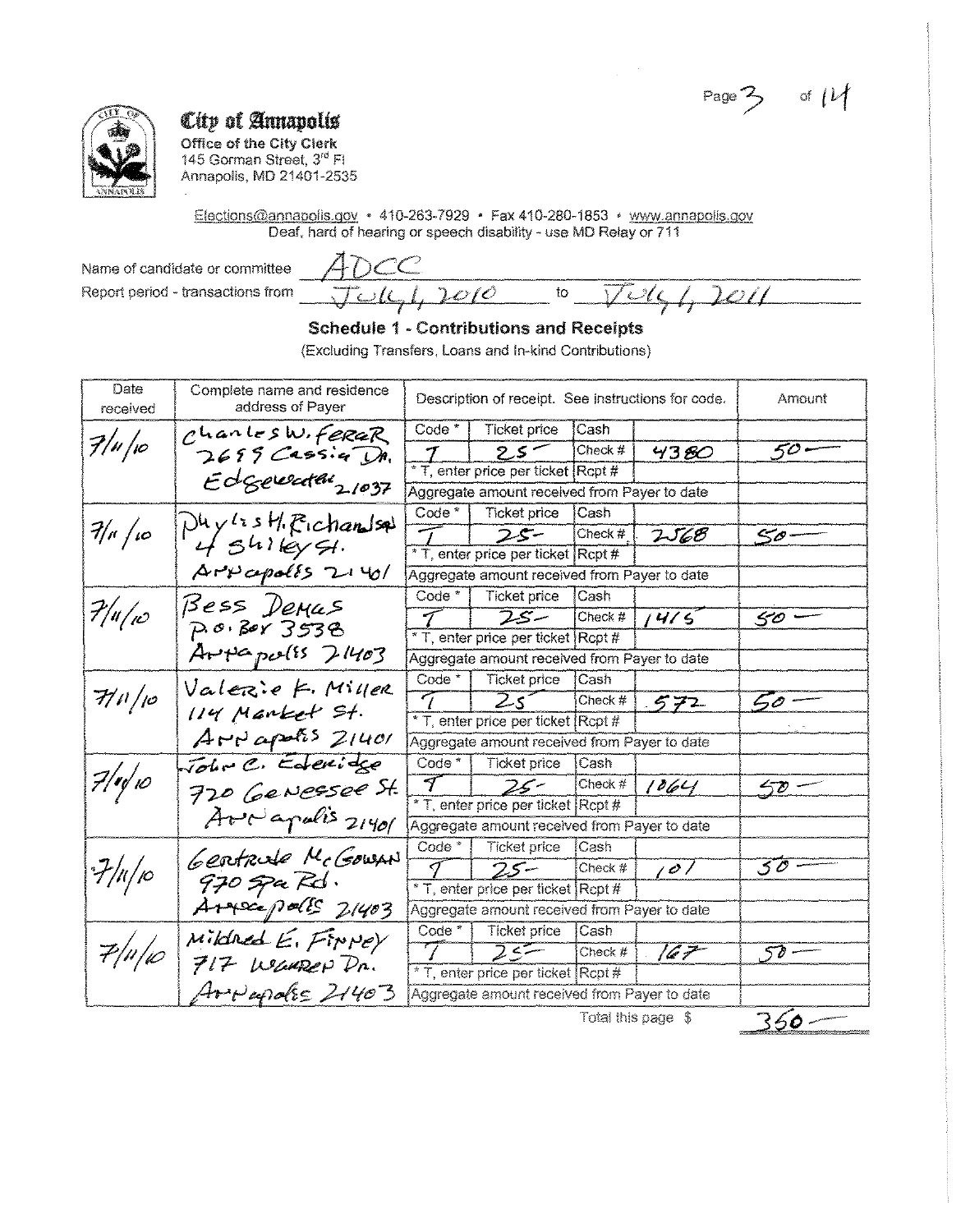Page  $4 \text{ of } 14$ 



Office of the City Clerk<br>145 Gorman Street,  $3^{\text{rd}}$  Fl Annapolis, MD 21401-2535

Elections@annapolis.gov + 410-263-7929 + Fax 410-280-1853 + www.annapolis.gov Deaf, hard of hearing or speech disability - use MD Relay or 711

Name of candidate or committee Report period - transactions from

| $\Lambda$ De<br>and the<br><b>COMMUNISM</b> |                          |                           |                          |                 | $-111$    |
|---------------------------------------------|--------------------------|---------------------------|--------------------------|-----------------|-----------|
| <b>Summer Property</b><br>------            | <b>Children</b>          | το<br><b>Address Made</b> | <b>Principal Control</b> | $\mathcal{L}$ . | $\sum$ // |
| $-$<br>. .                                  | <b>STARK STARKS</b><br>. |                           |                          |                 |           |

**Schedule 1 - Contributions and Receipts** 

(Excluding Transfers, Loans and In-kind Contributions)

| Date<br>received | Complete name and residence<br>address of Payer | Description of receipt. See instructions for code. |                                              |          |                    | Amount                     |
|------------------|-------------------------------------------------|----------------------------------------------------|----------------------------------------------|----------|--------------------|----------------------------|
|                  | Coher For Mayor                                 | Code <sup>*</sup>                                  | Ticket price                                 | Cash     |                    |                            |
| 7/v/10           | ANNapolis 21401                                 | $\tau$                                             | $25 -$                                       | Check #  | $1212-$            | $50 -$                     |
|                  |                                                 |                                                    | * T, enter price per ticket                  | [Rept #] |                    |                            |
|                  |                                                 |                                                    | Aggregate amount received from Payer to date |          |                    |                            |
|                  | John Ti Mongar                                  |                                                    | Code *   Ticket price                        | Cash     |                    |                            |
| $H$ u/10         | 680 Avenison Dr.                                | $\tau^-$                                           | $25 -$                                       | Check #  | 5000               | سيميرح                     |
|                  |                                                 |                                                    | * T, enter price per ticket Rcpt #           |          |                    |                            |
|                  | Arrapolis 21403                                 |                                                    | Aggregate amount received from Payer to date |          |                    |                            |
|                  | Atice G. Chambers                               | $Code *  $                                         | Ticket price                                 | Cash     |                    |                            |
| 7/1/10           |                                                 |                                                    | $25 -$                                       | Check #  | 7547               | $25^{--}$                  |
|                  | 2116 Chespare Harlow<br>Darve - Bast 102        |                                                    | * T, enter price per ticket Rcpt #           |          |                    |                            |
|                  | Arreapa(1521403)                                |                                                    | Aggregate amount received from Payer to date |          |                    |                            |
|                  | Devin Heritage                                  | $Code *  $                                         | <b>Ticket price</b>                          | Cash     |                    |                            |
| $7/$ r $/$ 10    | 18 Januariet.                                   | $\sqrt{ }$                                         | $\overline{25}$                              | Check #  | 1720               | $25 -$                     |
|                  |                                                 | * T, enter price per ticket Rcpt #                 |                                              |          |                    |                            |
|                  | Anderates 21403                                 |                                                    | Aggregate amount received from Payer to date |          |                    |                            |
|                  |                                                 |                                                    | Code *   Ticket price                        | Cash     |                    |                            |
| $7/\nu/\omega$   | Michael G. Miller<br>2698 Willow Hill Rd.       | $\mathcal{T}$                                      | $25 -$                                       | Check #  | 5119               | $25 =$                     |
|                  |                                                 |                                                    | * T, enter price per ticket Rcpt #           |          |                    |                            |
|                  | ANPapolis 2143                                  |                                                    | Aggregate amount received from Payer to date |          |                    |                            |
|                  | Ruth Modd                                       | Code $*$                                           | <b>Ticket price</b>                          | Cash     |                    |                            |
| 7/1/10           |                                                 | $\sqrt{ }$                                         | $25 -$                                       | Check #  | 5362               | $25 -$                     |
|                  | 1080/BRitaryLx.                                 |                                                    | * T, enter price per ticket Rcpt #           |          |                    |                            |
|                  | La Plata No 2004                                |                                                    | Aggregate amount received from Payer to date |          |                    |                            |
|                  | Judith Housey                                   | Code $*$                                           | Ticket price                                 | lCash    |                    |                            |
| 7/n/10           | $125E$ . Lake $\mathcal{P}$ n.                  | $\mathcal{T}$                                      | $25 -$                                       | Check #  | <u>2855 </u>       | $\mathcal{Z}\mathcal{S} =$ |
|                  |                                                 |                                                    | * T, enter price per ticket Rcpt #           |          |                    |                            |
|                  | ANIApolis 21403                                 |                                                    | Aggregate amount received from Payer to date |          |                    |                            |
|                  |                                                 |                                                    |                                              |          | Total this page \$ | $2\infty-$                 |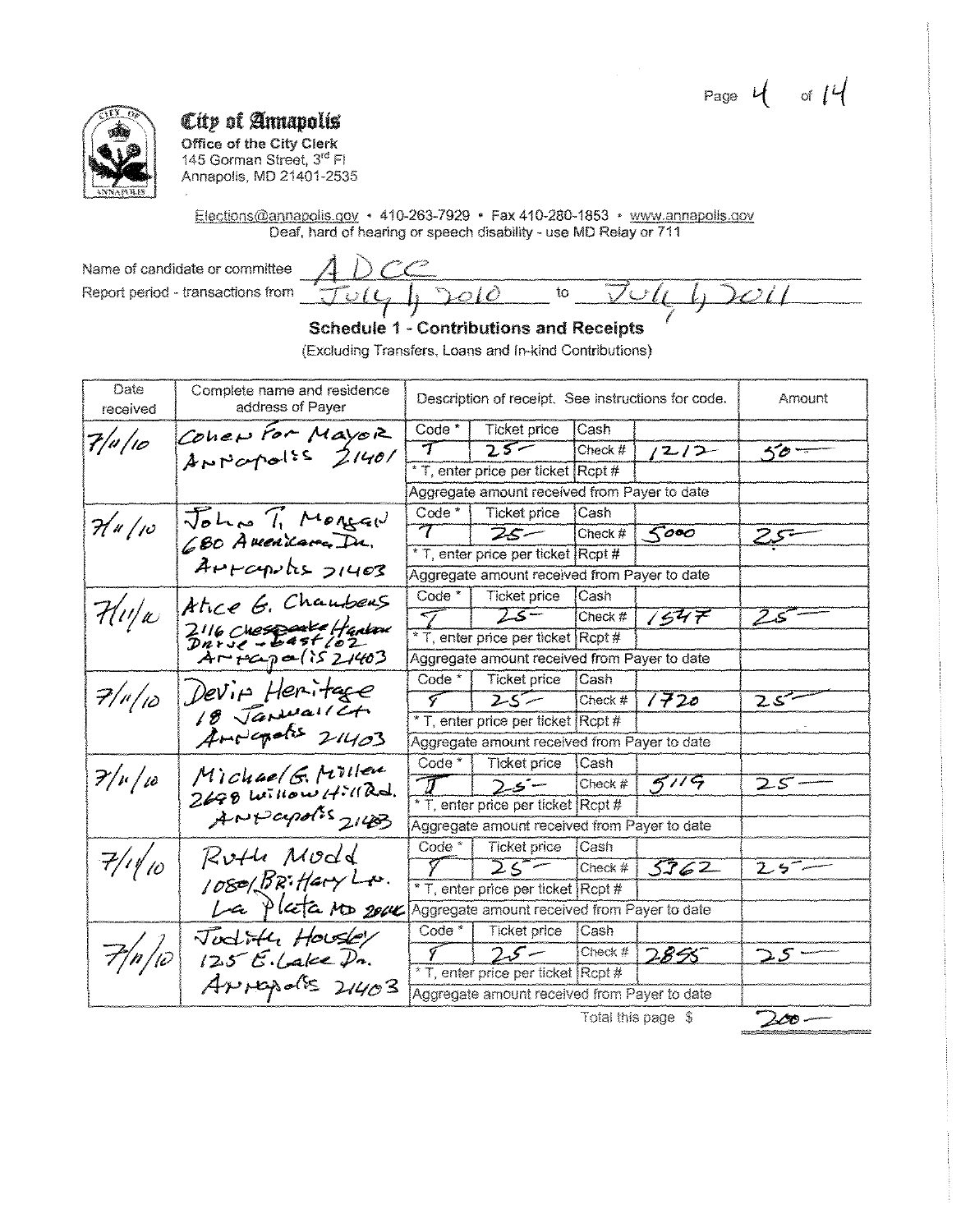Page  $\leq$  of  $|U|$ 

 $\cup$ il





# City of Annapolis

**Office of the City Clerk** 145 Gorman Street, 3<sup>rd</sup> Fl Annapolis, MD 21401-2535

Elections@annapolis.gov • 410-263-7929 • Fax 410-280-1853 • www.annapolis.gov Deaf, hard of hearing or speech disability - use MD Relay or 711

Name of candidate or committee Report period - transactions from

 $Dee$  $\lambda$ 

 $\mathbf{R}$ 

### **Schedule 1 - Contributions and Receipts**

 $\overline{\mathcal{O}}$  10

 ${\sf to}$ 

(Excluding Transfers, Loans and In-kind Contributions)

| Date<br>received    | Complete name and residence<br>address of Payer     |                   | Description of receipt. See instructions for code. |         |                   | Amount                    |
|---------------------|-----------------------------------------------------|-------------------|----------------------------------------------------|---------|-------------------|---------------------------|
|                     |                                                     | Code $*$          | <b>Ticket price</b>                                | Cash    |                   |                           |
| $7/$ 1 $/$ 10       | Elizabeth SIMLNUH                                   |                   | –بی2                                               | Check # | 1327              | -25                       |
|                     |                                                     |                   | * T, enter price per ticket Rcpt #                 |         |                   |                           |
|                     | Arapolis 2140/                                      |                   | Aggregate amount received from Payer to date       |         |                   |                           |
|                     |                                                     | $Code*$           | Ticket price                                       | Cash    |                   |                           |
| $7/(\sqrt{\rho})$   | Rhowda P. Charles                                   | $\mathcal{T}$     | $\sum$                                             | Check # | 9207              | 25-                       |
|                     | 5. DOMINOE Kel.                                     |                   | * T, enter price per ticket Rcpt#                  |         |                   |                           |
|                     | Arrapolis 21401                                     |                   | Aggregate amount received from Payer to date       |         |                   |                           |
|                     |                                                     | Code *            | Ticket price                                       | Cash    |                   |                           |
| 7/4/10              | Theresal. Barnes<br>5254510044 Meadow<br>12047 4172 |                   | $25 -$                                             | Check # | 578               |                           |
|                     |                                                     |                   | * T, enter price per ticket Rcpt #                 |         |                   |                           |
|                     | Columbia 21044                                      |                   | Aggregate amount received from Payer to date       |         |                   |                           |
|                     |                                                     | $Code^*$          | <b>Ticket price</b>                                | Cash    |                   |                           |
| $P\!/\!\!/$ p       | $D$ <sub>14</sub> $\nu$ q, L. Conbett               | 1                 | $25 -$                                             | Check # | 131               | $\overline{\mathsf{2S}}$  |
|                     | $P$ 10 Americana $\mathcal{P}$ .                    |                   | * T, enter price per ticket Rcpt #                 |         |                   |                           |
|                     | ANNUPOLIS 21403                                     |                   | Aggregate amount received from Payer to date       |         |                   |                           |
|                     | Aure Camerov                                        | Code *            | Ticket price                                       | Cash    |                   |                           |
| 7/4/10              | ERAY Silvercoon Cin                                 |                   | $25 -$                                             | Check # | 7858              | 25                        |
|                     |                                                     |                   | * T, enter price per ticket Rcpt #                 |         |                   |                           |
|                     | Intenalis 21403                                     |                   | Aggregate amount received from Payer to date       |         |                   |                           |
|                     |                                                     | Code <sup>*</sup> | <b>Ticket price</b>                                | Cash    |                   |                           |
| $\mathcal{H}''/$ 10 | Peter SereriEl                                      |                   | $25 -$                                             | Check # | 260               | 25-                       |
|                     |                                                     |                   | * T, enter price per ticket Rcpt #                 |         |                   |                           |
|                     | Fou Warrer Pr.<br>Arpapolis 71403                   |                   | Aggregate amount received from Payer to date       |         |                   |                           |
|                     |                                                     | $Code^*$          | Ticket price                                       | Cash    |                   |                           |
| $7/$ 11/10          | ANSela G. Haste                                     | -7                | $25 -$                                             | Check # | 2617              | $2.5^{\degree}$           |
|                     | 140 beargetown Rd                                   |                   | * T, enter price per ticket Rcpt #                 |         |                   |                           |
|                     | APPC-polls 21403                                    |                   | Aggregate amount received from Payer to date       |         |                   |                           |
|                     |                                                     |                   |                                                    |         | Tatal this nasa t | است المعموم الصيام والمنا |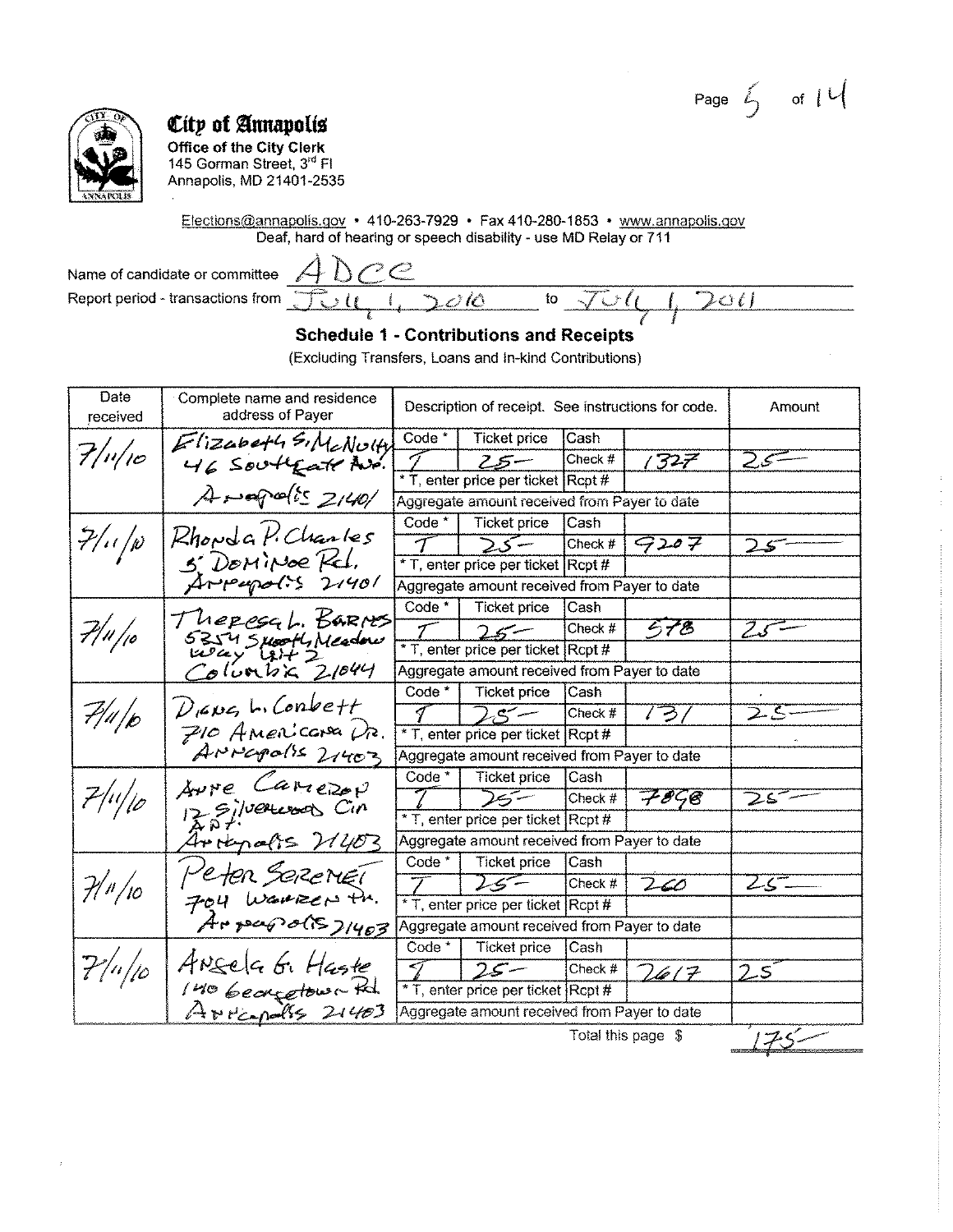Page  $\theta$  of  $\theta$ 

 $\mathcal{O}$  / /



Ж

## City of Annapolis

**Office of the City Clerk** 145 Gorman Street, 3rd FI Annapolis, MD 21401-2535

Elections@annapolis.gov • 410-263-7929 • Fax 410-280-1853 • www.annapolis.gov Deaf, hard of hearing or speech disability - use MD Relay or 711

Name of candidate or committee Report period - transactions from

 $\mathcal{C}$ Ţ  $\tilde{\mathcal{O}}(\mathsf{L})$  $\mathsf{to}$ 

### **Schedule 1 - Contributions and Receipts**

(Excluding Transfers, Loans and In-kind Contributions)

| Date<br>received                      | Complete name and residence<br>address of Payer                                                                    |                   | Description of receipt. See instructions for code. | Amount    |           |                  |
|---------------------------------------|--------------------------------------------------------------------------------------------------------------------|-------------------|----------------------------------------------------|-----------|-----------|------------------|
|                                       | Kichard E. JERGO                                                                                                   | $Code*$           | <b>Ticket price</b>                                | Cash      |           |                  |
| $7/11/\rho$                           |                                                                                                                    |                   | $25 -$                                             | Check #   | 466       | $25 -$           |
|                                       | $66$ shaw $51$ .                                                                                                   |                   | * T, enter price per ticket Rcpt #                 |           |           |                  |
|                                       | ANNegolis 21401                                                                                                    |                   | Aggregate amount received from Payer to date       |           |           |                  |
| 7/1/10                                | P. Dawn Moyer                                                                                                      | Code <sup>*</sup> | <b>Ticket price</b>                                | Cash      |           |                  |
|                                       | 1614 Bey Pole Ave.                                                                                                 | $\circ$           |                                                    | Check #   | 4599      | 26.10            |
|                                       |                                                                                                                    |                   | * T, enter price per ticket Rcpt #                 |           |           |                  |
|                                       | Arvapoles 21403                                                                                                    |                   | Aggregate amount received from Payer to date       |           |           |                  |
|                                       | Edith L. Squee                                                                                                     | Code $*$          | Ticket price                                       | Cash      |           |                  |
| $\mathcal{H}$ u/io                    | 755 Holly Lave                                                                                                     | 7                 | $25 -$                                             | Check #   | 4091      | 25               |
|                                       |                                                                                                                    |                   | * T, enter price per ticket Rcpt #                 |           |           |                  |
|                                       | $A$ $RNO$ $(D)$ $A$ $D1O12$                                                                                        |                   | Aggregate amount received from Payer to date       |           |           |                  |
|                                       | Bess Derras                                                                                                        | Code *            | Ticket price                                       | Cash      | $5^\circ$ | $50^{\circ}$     |
| $\mathcal{F}/\mu/\varphi$             |                                                                                                                    |                   | $25 -$                                             | Check $#$ |           |                  |
|                                       | 42 WINDWASTER                                                                                                      |                   | * T, enter price per ticket Rcpt #                 |           | 184556    |                  |
|                                       | ANNapalis 2149                                                                                                     |                   | Aggregate amount received from Payer to date       |           |           |                  |
|                                       | Tack BRANderburg                                                                                                   | Code $*$          | Ticket price                                       | Cash      | 50.       | $50 -$           |
| 7/1/10                                |                                                                                                                    | $\overline{\tau}$ | フェニー                                               | Check #   |           |                  |
|                                       | 45 MURRAY LUP.                                                                                                     |                   | * T, enter price per ticket Rcpt #                 |           | 184557    |                  |
|                                       | $A \mapsto P \leftrightarrow P \leftrightarrow P \leftrightarrow P$ / Aggregate amount received from Payer to date |                   |                                                    |           |           |                  |
| $7/ \mu _p$                           |                                                                                                                    | Code * I          | Ticket price                                       | Cash      | 2.5       | $2.5 -$          |
|                                       | Shancer Cyres<br>7 Ashfords CT                                                                                     |                   | $\overline{25}$                                    | Check #   |           |                  |
|                                       |                                                                                                                    |                   | * T, enter price per ticket Rcpt #                 |           | 1894558   |                  |
|                                       | Abordaged $5521603$                                                                                                |                   | Aggregate amount received from Payer to date       |           |           |                  |
|                                       | $130B$ Nay                                                                                                         | Code *            | Ticket price                                       | Cash      | 25        | こっこう こうしょう こうしょう |
| $\frac{1}{2}$ / <i>u</i> / <i>i</i> o |                                                                                                                    |                   | $2 - 5$                                            | Check #   |           |                  |
|                                       | 1407 Shappy Pt. Rd.                                                                                                |                   | * T, enter price per ticket Rcpt #                 |           | 481537    |                  |
|                                       | ANNepolks 21403                                                                                                    |                   | Aggregate amount received from Payer to date       |           |           |                  |

\* Punchase of Leftovar

 $226.10$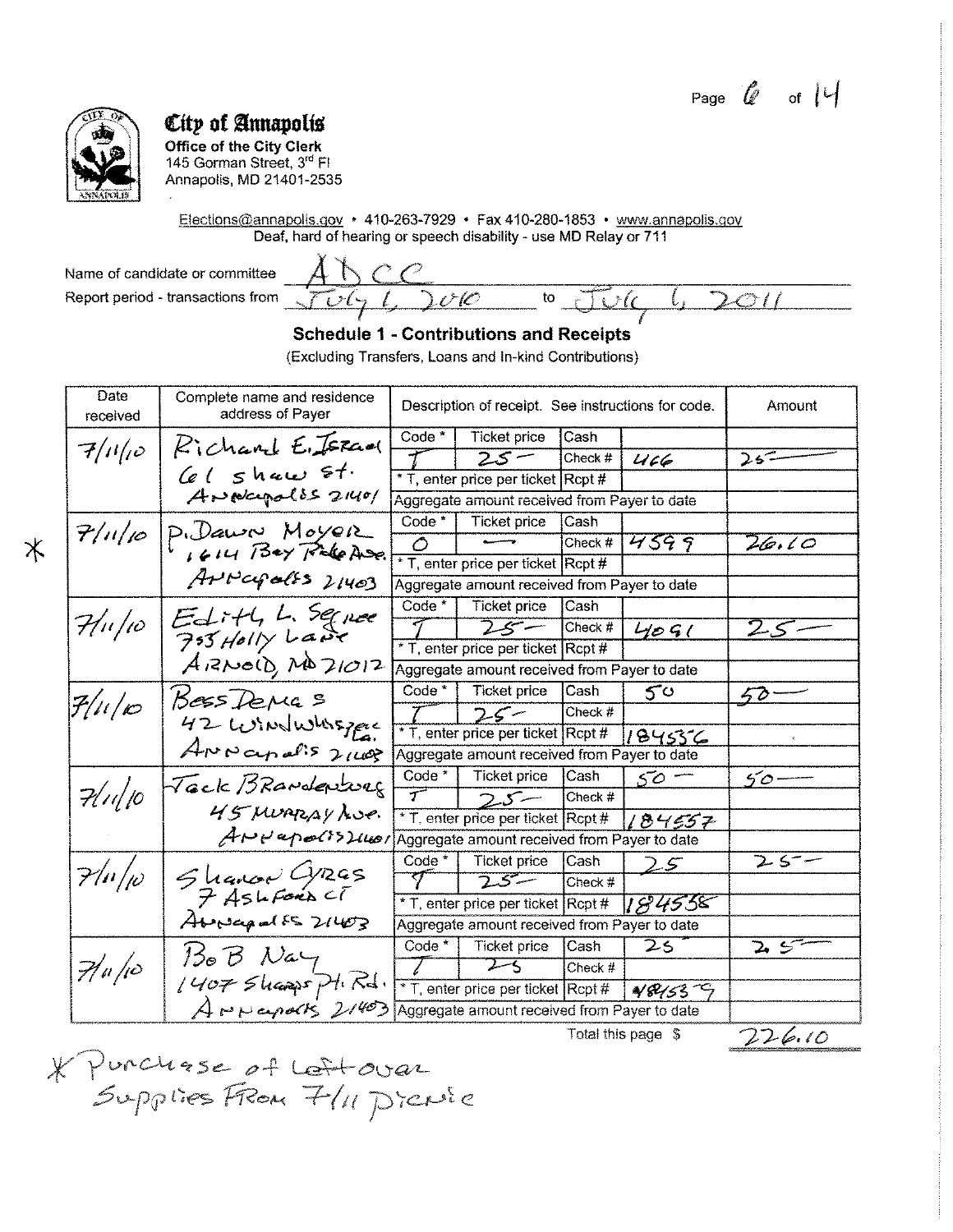Page  $\mathcal{F}$  of  $\mathcal{V}$ 



Office of the City Clerk 145 Gorman Street, 3rd Fl Annapolis, MD 21401-2535

Elections@annapolis.gov • 410-263-7929 • Fax 410-280-1853 • www.annapolis.gov Deaf, hard of hearing or speech disability- use MD Relay or 711

Name of candidate or committee Report period - transactions from

 $\setminus$  (  $\mathcal{C}$  $\mathop{\mathrm{to}}$  $\ell$ m

### **Schedule 1 - Contributions and Receipts**

(Excluding Transfers, Loans and In-kind Contributions)

| Date<br>received | Complete name and residence<br>address of Payer |                | Description of receipt. See instructions for code. | Amount      |              |        |
|------------------|-------------------------------------------------|----------------|----------------------------------------------------|-------------|--------------|--------|
|                  | Sarcah Ayron                                    | $Code*$        | <b>Ticket price</b>                                | Cash        | こご           | $25 -$ |
| $7/$ 11/10       |                                                 | 9              | $2 - -$                                            | Check #     |              |        |
|                  | $3/20$ MUMZ In.                                 |                | * T, enter price per ticket Rcpt #                 |             | 184560       |        |
|                  | $A$ N $P$ apalss $2/403$                        |                | Aggregate amount received from Payer to date       |             |              |        |
|                  |                                                 | $Code *  $     | Ticket price                                       | Cash        | Z S          | $2-5$  |
| 7/4/10           | $M$ an/ $1\omega$ (orbsof)                      | $\tau^-$       | $25 -$                                             | Check #     |              |        |
|                  | $3585$ and Ave.                                 |                | * T, enter price per ticket Rcpt #                 |             | 8456/        |        |
|                  | Edgewater 21037                                 |                | Aggregate amount received from Payer to date       |             |              |        |
|                  |                                                 | $Code *  $     | Ticket price                                       | Cash        | 25^          | 25-    |
| 7/1/10           | Thomas Higdon                                   | $\sigma^-$     | $25-$                                              | Check #     |              |        |
|                  |                                                 |                | * T, enter price per ticket Rcpt #                 |             | 189562       |        |
|                  | AMMapolss 21404                                 |                | Aggregate amount received from Payer to date       |             |              |        |
|                  |                                                 | $Code *  $     | Ticket price                                       | <b>Cash</b> | $25^{\circ}$ |        |
| $7/$ 10/10       | Doug SMITH                                      | $\mathcal{T}$  | $25 -$                                             | Check #     |              |        |
|                  | 5 Revell 51.                                    |                | * T, enter price per ticket Rcpt #                 |             | 184563       |        |
|                  | ANKapolis 21401                                 |                | Aggregate amount received from Payer to date       |             |              |        |
| 7/11/10          | Laurel Mauny                                    |                | Code $*$   Ticket price                            | Cash        | つぐ           | $25 -$ |
|                  | 4855 Ferry Pt. Rd.                              | $\mathbf{Z}^-$ | $25 -$                                             | Check #     |              |        |
|                  |                                                 |                | * T, enter price per ticket Rcpt #                 |             | L84564       |        |
|                  | ANNapolis 21407                                 |                | Aggregate amount received from Payer to date       |             |              |        |
|                  |                                                 | $Code *  $     | Ticket price                                       | Cash        | 2s           | $25 =$ |
|                  | Robert Messent                                  |                | 25                                                 | Check $#$   |              |        |
|                  |                                                 |                | * T, enter price per ticket Rcpt #                 |             | 184565       |        |
|                  | F406 Noncefarsettere                            |                | Aggregate amount received from Payer to date       |             |              |        |
|                  | Van Lee                                         | Code * 1       | Ticket price                                       | Cash        | 25           | 25     |
| $7/$ u $/$ 10    |                                                 | J              | 25                                                 | Check #     |              |        |
|                  | $3728$ Ransey Un.                               |                | * T, enter price per ticket Rcpt #                 |             | 9450         |        |
|                  | Edgewerten 21037                                |                | Aggregate amount received from Payer to date       |             |              |        |

 $175 -$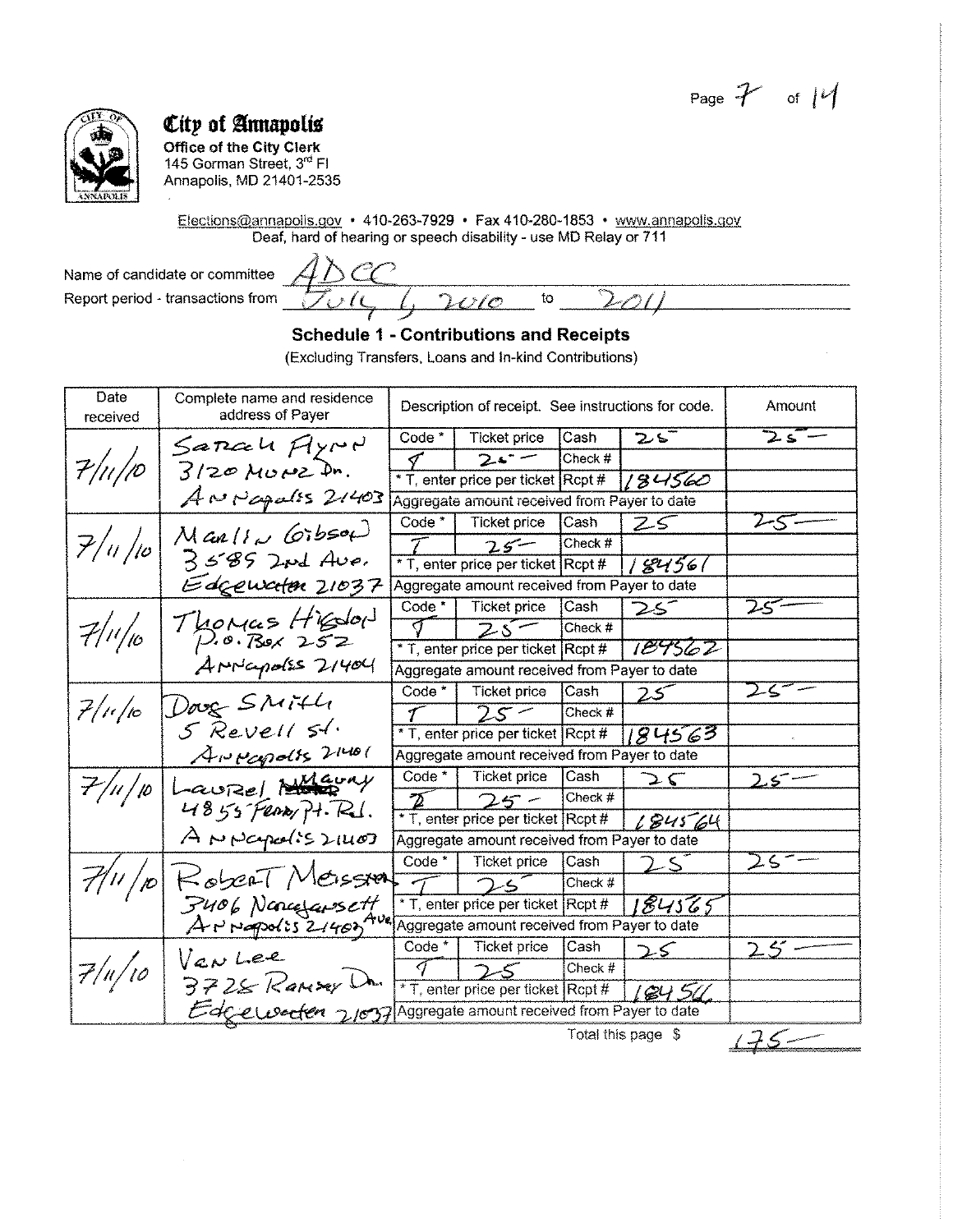

**Office of the City Clerk**  145 Gorman Street, 3rd Fl Annapolis, MD 21401-2535

Elections@annaoolis.gov • 410-263-7929 • Fax 410-280-1853 • www.annapolis.gov Deaf, hard of hearing or speech disability- use MD Relay or 711

Name of candidate or committee  $\overbrace{+ \}\overbrace{+ \}\overbrace{+ \}\overbrace{+ \}\overbrace{+ \}\overbrace{+ \}\overbrace{+ \}\overbrace{+ \}\overbrace{+ \}\overbrace{+ \}\overbrace{+ \}\overbrace{+ \}\overbrace{+ \}\overbrace{+ \}\overbrace{+ \}\overbrace{+ \}\overbrace{+ \}\overbrace{+ \}\overbrace{+ \}\overbrace{+ \}\overbrace{+ \}\overbrace{+ \}\overbrace{+ \}\overbrace{+ \}\overbrace{+ \}\overbrace{+ \}\overbrace{+ \}\overbrace{+ \}\overbrace{+ \}\overbrace{+ \}\overbrace{+ \}\overbrace$ Report period - transactions from  $\overline{\sqrt{u}}$  is  $\overline{u}$  if to  $\overline{\sqrt{u}}$  is  $\overline{u}$  if  $\overline{u}$   $\overline{u}$ 

### **Schedule 1 - Contributions and Receipts**

(Excluding Transfers, Loans and In-kind Contributions)

| Complete name and residence<br>address of Payer |                                                                                                                                                                                                                                                                                                              | Description of receipt. See instructions for code.     | Amount  |                                                                                                                                                                                                                                                                       |                                                                                                                                                                                                                                                                                                                                                                                                                                      |
|-------------------------------------------------|--------------------------------------------------------------------------------------------------------------------------------------------------------------------------------------------------------------------------------------------------------------------------------------------------------------|--------------------------------------------------------|---------|-----------------------------------------------------------------------------------------------------------------------------------------------------------------------------------------------------------------------------------------------------------------------|--------------------------------------------------------------------------------------------------------------------------------------------------------------------------------------------------------------------------------------------------------------------------------------------------------------------------------------------------------------------------------------------------------------------------------------|
|                                                 | Code *                                                                                                                                                                                                                                                                                                       | <b>Ticket price</b>                                    | Cash    |                                                                                                                                                                                                                                                                       |                                                                                                                                                                                                                                                                                                                                                                                                                                      |
|                                                 |                                                                                                                                                                                                                                                                                                              |                                                        | Check # | 0230                                                                                                                                                                                                                                                                  | $\mathcal{O} \mathcal{O}$ -                                                                                                                                                                                                                                                                                                                                                                                                          |
|                                                 |                                                                                                                                                                                                                                                                                                              |                                                        |         |                                                                                                                                                                                                                                                                       |                                                                                                                                                                                                                                                                                                                                                                                                                                      |
| $A$ NWarpalis $21401$                           |                                                                                                                                                                                                                                                                                                              |                                                        |         |                                                                                                                                                                                                                                                                       |                                                                                                                                                                                                                                                                                                                                                                                                                                      |
|                                                 | $Code*$                                                                                                                                                                                                                                                                                                      | Ticket price                                           | Cash    |                                                                                                                                                                                                                                                                       |                                                                                                                                                                                                                                                                                                                                                                                                                                      |
|                                                 |                                                                                                                                                                                                                                                                                                              | $\langle \gamma \rangle$                               | Check # | 1186                                                                                                                                                                                                                                                                  | $100 -$                                                                                                                                                                                                                                                                                                                                                                                                                              |
|                                                 |                                                                                                                                                                                                                                                                                                              |                                                        |         |                                                                                                                                                                                                                                                                       |                                                                                                                                                                                                                                                                                                                                                                                                                                      |
|                                                 |                                                                                                                                                                                                                                                                                                              |                                                        |         |                                                                                                                                                                                                                                                                       |                                                                                                                                                                                                                                                                                                                                                                                                                                      |
|                                                 | $Code*$                                                                                                                                                                                                                                                                                                      | Ticket price                                           | Cash    |                                                                                                                                                                                                                                                                       |                                                                                                                                                                                                                                                                                                                                                                                                                                      |
|                                                 | $\triangleleft$                                                                                                                                                                                                                                                                                              | $<$ 0 $-$                                              | Check # | 1627                                                                                                                                                                                                                                                                  | ' 190                                                                                                                                                                                                                                                                                                                                                                                                                                |
|                                                 |                                                                                                                                                                                                                                                                                                              |                                                        |         |                                                                                                                                                                                                                                                                       |                                                                                                                                                                                                                                                                                                                                                                                                                                      |
|                                                 |                                                                                                                                                                                                                                                                                                              |                                                        |         |                                                                                                                                                                                                                                                                       |                                                                                                                                                                                                                                                                                                                                                                                                                                      |
|                                                 | $Code*$                                                                                                                                                                                                                                                                                                      | <b>Ticket price</b>                                    | Cash    |                                                                                                                                                                                                                                                                       |                                                                                                                                                                                                                                                                                                                                                                                                                                      |
|                                                 |                                                                                                                                                                                                                                                                                                              | k=7)                                                   | Check # | 3251                                                                                                                                                                                                                                                                  | 00                                                                                                                                                                                                                                                                                                                                                                                                                                   |
|                                                 |                                                                                                                                                                                                                                                                                                              |                                                        |         |                                                                                                                                                                                                                                                                       |                                                                                                                                                                                                                                                                                                                                                                                                                                      |
|                                                 |                                                                                                                                                                                                                                                                                                              |                                                        |         |                                                                                                                                                                                                                                                                       |                                                                                                                                                                                                                                                                                                                                                                                                                                      |
|                                                 | Code <sup>*</sup>                                                                                                                                                                                                                                                                                            | <b>Ticket price</b>                                    | Cash    |                                                                                                                                                                                                                                                                       |                                                                                                                                                                                                                                                                                                                                                                                                                                      |
|                                                 |                                                                                                                                                                                                                                                                                                              | ೯೬                                                     | Check # | 764%                                                                                                                                                                                                                                                                  | $\mathcal{L}_1^c \mathcal{O}$                                                                                                                                                                                                                                                                                                                                                                                                        |
|                                                 |                                                                                                                                                                                                                                                                                                              |                                                        |         |                                                                                                                                                                                                                                                                       |                                                                                                                                                                                                                                                                                                                                                                                                                                      |
|                                                 |                                                                                                                                                                                                                                                                                                              |                                                        |         |                                                                                                                                                                                                                                                                       |                                                                                                                                                                                                                                                                                                                                                                                                                                      |
|                                                 |                                                                                                                                                                                                                                                                                                              | Ticket price                                           | Cash    |                                                                                                                                                                                                                                                                       |                                                                                                                                                                                                                                                                                                                                                                                                                                      |
|                                                 |                                                                                                                                                                                                                                                                                                              | $\langle \mathcal{L} \rangle$                          | Check # |                                                                                                                                                                                                                                                                       |                                                                                                                                                                                                                                                                                                                                                                                                                                      |
|                                                 |                                                                                                                                                                                                                                                                                                              |                                                        |         |                                                                                                                                                                                                                                                                       |                                                                                                                                                                                                                                                                                                                                                                                                                                      |
|                                                 |                                                                                                                                                                                                                                                                                                              |                                                        |         |                                                                                                                                                                                                                                                                       |                                                                                                                                                                                                                                                                                                                                                                                                                                      |
|                                                 | Code $*$                                                                                                                                                                                                                                                                                                     | <b>Ticket price</b>                                    | lCash   |                                                                                                                                                                                                                                                                       |                                                                                                                                                                                                                                                                                                                                                                                                                                      |
|                                                 |                                                                                                                                                                                                                                                                                                              | ZS                                                     | Check # | $10 - 3$                                                                                                                                                                                                                                                              | $\ll$                                                                                                                                                                                                                                                                                                                                                                                                                                |
| 710 American Use,                               |                                                                                                                                                                                                                                                                                                              |                                                        |         |                                                                                                                                                                                                                                                                       |                                                                                                                                                                                                                                                                                                                                                                                                                                      |
|                                                 |                                                                                                                                                                                                                                                                                                              |                                                        |         |                                                                                                                                                                                                                                                                       |                                                                                                                                                                                                                                                                                                                                                                                                                                      |
|                                                 | 5 DOMINOR Rd.<br>Nicholas D. Beaux<br>51774.18154.<br>BES DENUS<br>P.O. POR 3538<br>$4P$ deeps $857100$<br>A. LI EVANS<br>3 Constitution Sq<br>$A P \rho_{\alpha} \rho_{\alpha} \rho' \rho'$ 21401<br>Candro Creased<br>1606 Cedan PK.Rd.<br>$A$ NPapels $\nu\omega$<br>Rhords P. Chames<br>Anneapolle 21401 | 8/12/10 Rhonda Pichaus<br>Code $*$<br>Diana L. Conbatt |         | * T, enter price per ticket Rcpt #<br>* T, enter price per ticket Rcpt #<br>* T, enter price per ticket Rcpt #<br>* T, enter price per ticket Rcpt #<br>* T, enter price per ticket Rcpt #<br>* T, enter price per ticket Rcpt #<br>* T, enter price per ticket Rcpt# | Aggregate amount received from Payer to date<br>$A \sim \sim \sim$ red $>$ $\sim$ $\mu$ $\sigma$ $\approx$ Aggregate amount received from Payer to date<br>Aggregate amount received from Payer to date<br>Aggregate amount received from Payer to date<br>Aggregate amount received from Payer to date<br>9955<br>Aggregate amount received from Payer to date<br>A in a policy of the pagregate amount received from Payer to date |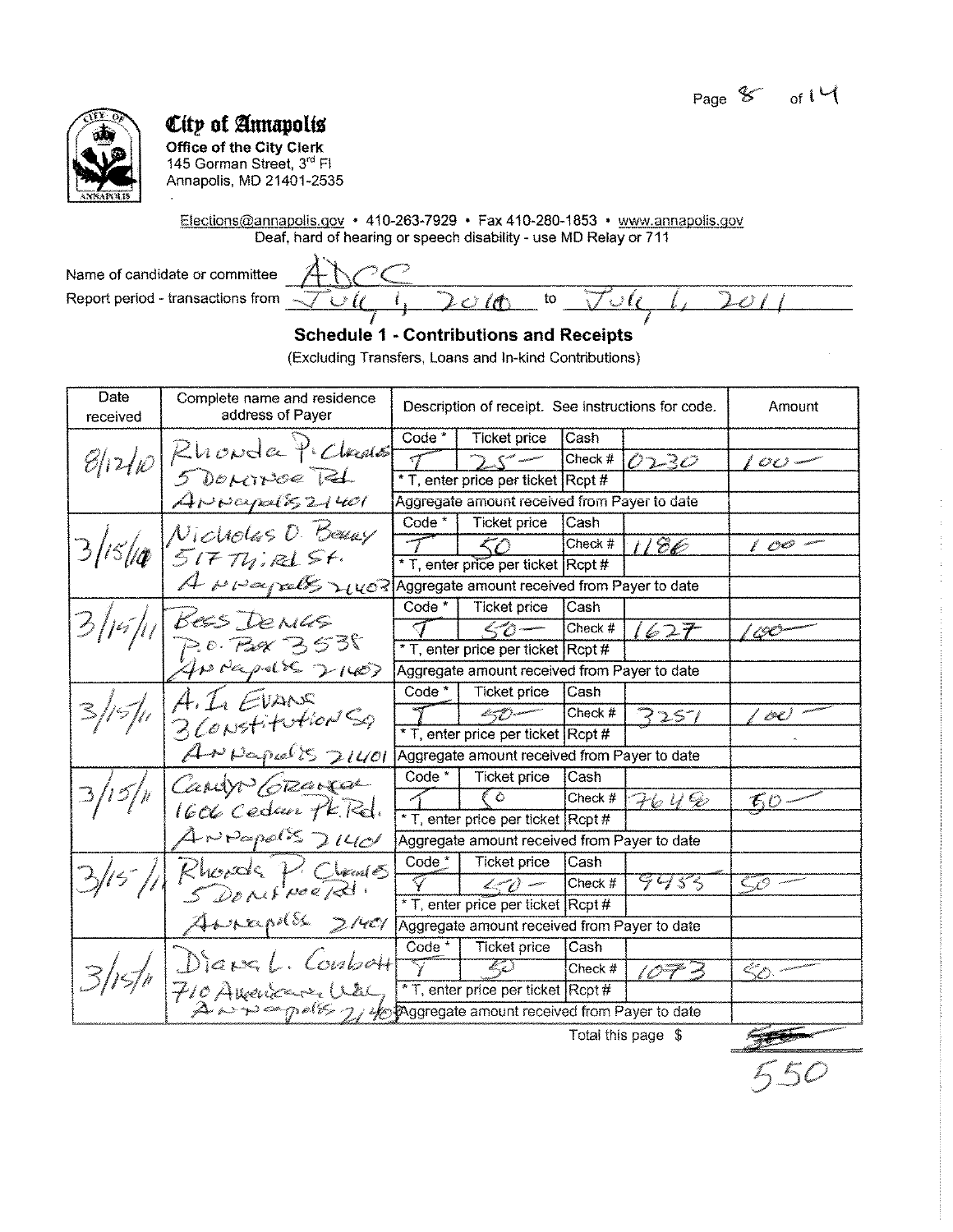Page  $G$  of  $M$ 



Office of the City Clerk 145 Gorman Street, 3rd FI Annapolis, MD 21401-2535

Elections@annapolis.gov • 410-263-7929 • Fax 410-280-1853 • www.annapolis.gov Deaf, hard of hearing or speech disability - use MD Relay or 711

Name of candidate or committee Report period - transactions from

 $\overline{2}$ Ú  $\mathsf{to}$ r ti <u>011 </u>

### **Schedule 1 - Contributions and Receipts**

(Excluding Transfers, Loans and In-kind Contributions)

| Date<br>received | Complete name and residence<br>address of Payer                                    |                                    | Description of receipt. See instructions for code. |           |       | Amount       |
|------------------|------------------------------------------------------------------------------------|------------------------------------|----------------------------------------------------|-----------|-------|--------------|
|                  |                                                                                    | Code <sup>*</sup>                  | <b>Ticket price</b>                                | Cash      |       |              |
|                  | $3$ /25/11 Gail E. SMITH                                                           | ব                                  | 50 -                                               | Check #   | 5798  | $150 -$      |
|                  |                                                                                    |                                    | * T, enter price per ticket Rcpt #                 |           |       |              |
|                  | ANNepolis 21401                                                                    |                                    | Aggregate amount received from Payer to date       |           |       |              |
|                  |                                                                                    | Code $*$                           | <b>Ticket price</b>                                | Cash      |       |              |
|                  | Earlepe Hardesty                                                                   |                                    |                                                    | Check #   | 7759  | 25           |
|                  |                                                                                    |                                    | * T, enter price per ticket Rcpt #                 |           |       |              |
|                  | Arpeopolis 21403                                                                   |                                    | Aggregate amount received from Payer to date       |           |       |              |
|                  |                                                                                    | Code *                             | Ticket price                                       | Cash      |       |              |
|                  |                                                                                    | سے                                 |                                                    | Check #   | 1434  | $20^{\circ}$ |
|                  |                                                                                    |                                    | * T, enter price per ticket Rcpt #                 |           |       |              |
|                  |                                                                                    |                                    | Aggregate amount received from Payer to date       |           |       |              |
|                  |                                                                                    | $Code*$                            | Ticket price                                       | Cash      |       |              |
|                  | $3/25/4$ Bess Denus<br>3/25/4 Tex 3538<br>3/25/4 Jans G. Berry<br>4 Perpendes 2140 | $\mathfrak{C}$                     |                                                    | Check #   | 118 B | دىم          |
|                  |                                                                                    |                                    | * T, enter price per ticket Rcpt #                 |           |       |              |
|                  |                                                                                    |                                    | Aggregate amount received from Payer to date       |           |       |              |
|                  |                                                                                    | Code $*$                           | <b>Ticket price</b>                                | Cash      |       |              |
|                  |                                                                                    |                                    |                                                    | Check $#$ |       |              |
|                  |                                                                                    |                                    | * T, enter price per ticket Rcpt #                 |           |       |              |
|                  |                                                                                    |                                    | Aggregate amount received from Payer to date       |           |       |              |
|                  |                                                                                    | Code <sup>*</sup>                  | <b>Ticket price</b>                                | Cash      |       |              |
|                  |                                                                                    |                                    |                                                    | Check $#$ |       |              |
|                  |                                                                                    | * T, enter price per ticket Rcpt # |                                                    |           |       |              |
|                  |                                                                                    |                                    | Aggregate amount received from Payer to date       |           |       |              |
|                  |                                                                                    | Code <sup>*</sup>                  | <b>Ticket price</b>                                | Cash      |       |              |
|                  |                                                                                    |                                    |                                                    | Check #   |       |              |
|                  |                                                                                    |                                    | * T, enter price per ticket Rcpt #                 |           |       |              |
|                  |                                                                                    |                                    | Aggregate amount received from Payer to date       |           |       |              |

 $25.00$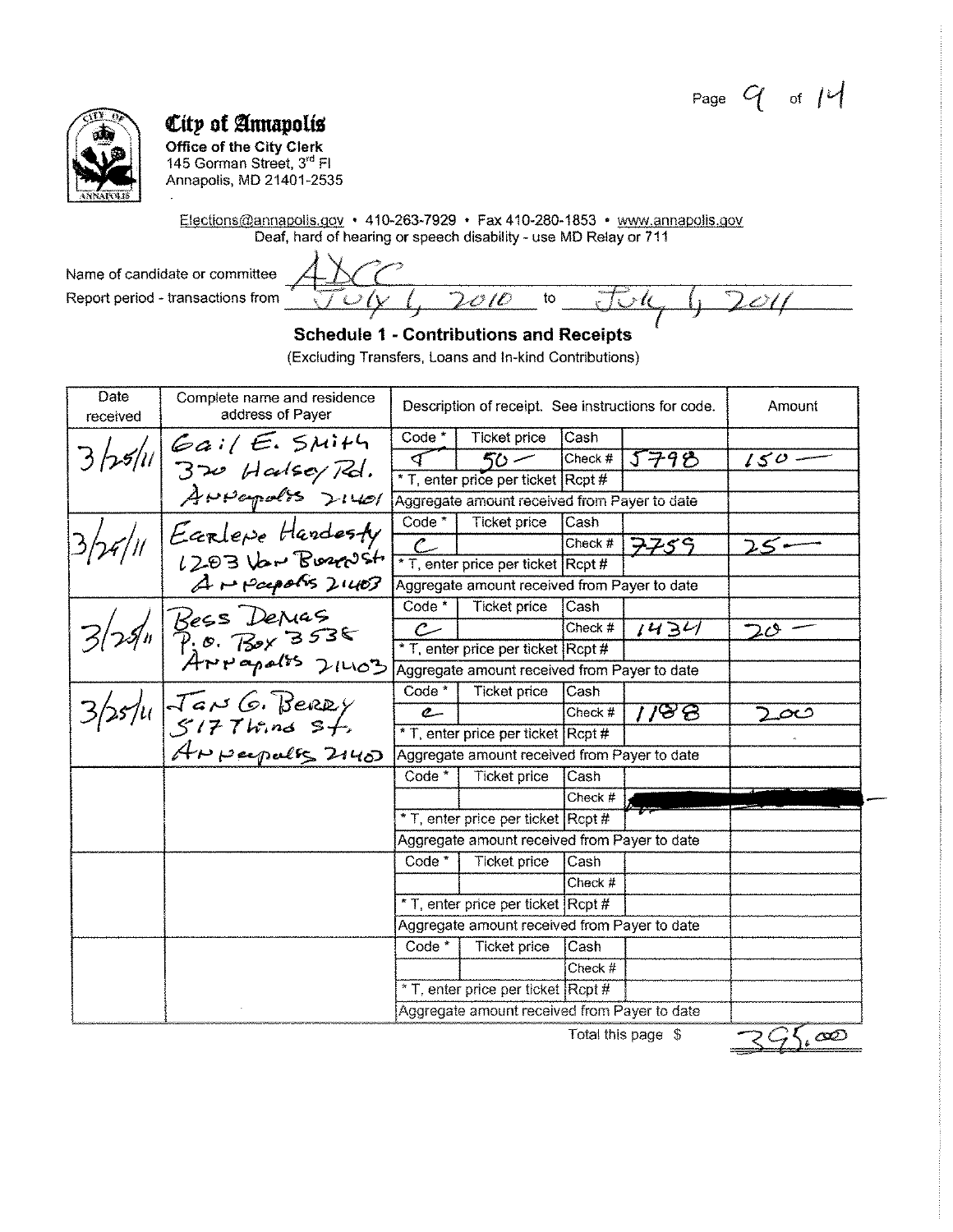Page  $10$  of  $14$ 



**Office of the City Clerk** 145 Gorman Street, 3rd Fl Annapolis, MD 21401-2535

Elections@annapolis.gov • 410-263-7929 • Fax 410-280-1853 • www.annapolis.gov Deaf, hard of hearing or speech disability - use MD Relay or 711

Name of candidate or committee ANN expertis Derivematic Central (6 km in 17500

### **Schedule 1 - Contributions and Receipts**

(Excluding Transfers, Loans and In-kind Contributions)

|                    | <b>Date</b><br>received | Complete name and residence<br>address of Payer                 |                                    | Description of receipt. See instructions for code. |           |          | Amount        |
|--------------------|-------------------------|-----------------------------------------------------------------|------------------------------------|----------------------------------------------------|-----------|----------|---------------|
|                    |                         |                                                                 | Code <sup>*</sup>                  | Ticket price                                       | Cash      | ひっか      | $\mathcal{L}$ |
|                    |                         | Vanious Rumper<br>Sales of Bumper<br>Stickensafflowk            | Ť                                  |                                                    | Check #   |          |               |
|                    |                         |                                                                 |                                    | * T, enter price per ticket Rcpt #                 |           |          |               |
|                    |                         |                                                                 |                                    | Aggregate amount received from Payer to date       |           |          |               |
|                    |                         | $\frac{1}{\frac{S+relensear+}{S}}$<br>$\frac{1}{\frac{S+1}{S}}$ | Code *                             | <b>Ticket price</b>                                | Cash      |          |               |
| $\cancel{\ltimes}$ |                         |                                                                 |                                    |                                                    | Check #   | 63761372 | 41,00         |
|                    |                         |                                                                 |                                    | * T, enter price per ticket Rcpt #                 |           |          |               |
|                    |                         |                                                                 |                                    | Aggregate amount received from Payer to date       |           |          |               |
|                    |                         |                                                                 | Code *                             | <b>Ticket price</b>                                | Cash      |          |               |
|                    |                         |                                                                 |                                    |                                                    | Check #   |          |               |
|                    |                         |                                                                 | * T, enter price per ticket Rcpt # |                                                    |           |          |               |
|                    |                         |                                                                 |                                    | Aggregate amount received from Payer to date       |           |          |               |
|                    |                         | Code <sup>*</sup>                                               | <b>Ticket price</b>                | Cash                                               |           |          |               |
|                    |                         |                                                                 |                                    |                                                    | Check #   |          |               |
|                    |                         |                                                                 |                                    | * T, enter price per ticket Rcpt #                 |           |          |               |
|                    |                         |                                                                 |                                    | Aggregate amount received from Payer to date       |           |          |               |
|                    |                         |                                                                 | Code <sup>*</sup>                  | Ticket price                                       | Cash      |          |               |
|                    |                         |                                                                 |                                    |                                                    | Check $#$ |          |               |
|                    |                         |                                                                 |                                    | * T, enter price per ticket Rcpt #                 |           |          |               |
|                    |                         |                                                                 |                                    | Aggregate amount received from Payer to date       |           |          |               |
|                    |                         |                                                                 | Code <sup>*</sup>                  | Ticket price                                       | Cash      |          |               |
|                    |                         |                                                                 |                                    |                                                    | Check #   |          |               |
|                    |                         |                                                                 |                                    | * T, enter price per ticket Rcpt #                 |           |          |               |
|                    |                         |                                                                 |                                    | Aggregate amount received from Payer to date       |           |          |               |
|                    |                         | Code <sup>*</sup>                                               | Ticket price                       | Cash                                               |           |          |               |
|                    |                         |                                                                 |                                    |                                                    | Check #   |          |               |
|                    |                         |                                                                 |                                    | * T, enter price per ticket Rcpt #                 |           |          |               |
|                    |                         |                                                                 |                                    | Aggregate amount received from Payer to date       |           |          |               |

Total this page \$

 $216$ 

X - Sale of Bon peu Streams

XX Sale af 250 Bunpen Stickens to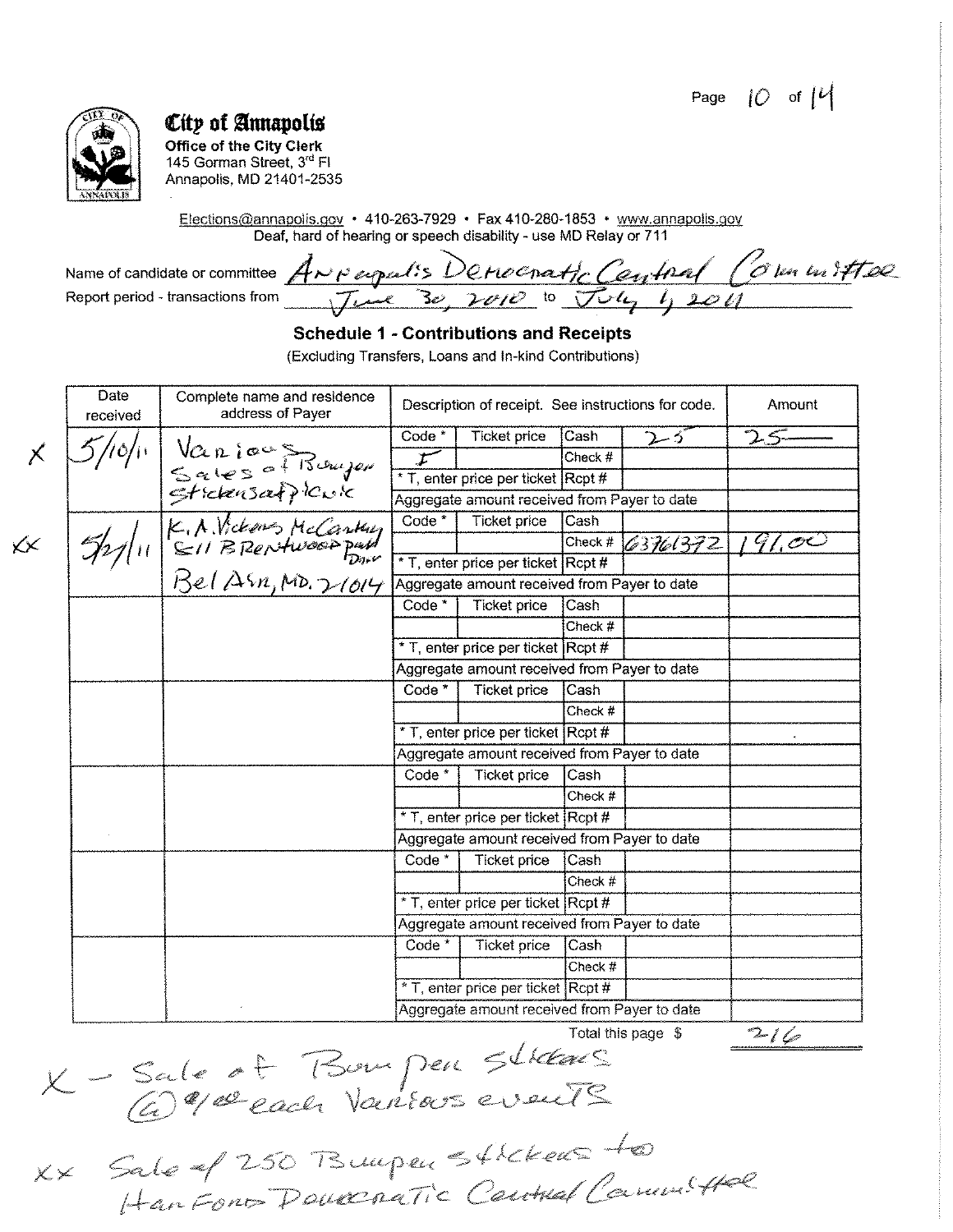Page  $|l|$ of  $\mu$ 



City of Annapolis Office of the City Clerk<br>145 Gorman Street, 3<sup>rd</sup> Fl<br>Annapolis, MD 21401-2535

Elections@annapolis.gov • 410-263-7929 • Fax 410-280-1853 • www.annapolis.gov<br>Deaf, hard of hearing or speech disability - use MD Relay or 711

|                                   | Name of candidate or committee ANOCIDE (CONCORCITIC CEPSPAL COUNTINE |  |
|-----------------------------------|----------------------------------------------------------------------|--|
| Report period - transactions from | $Time 20,2010^{10}$ $Tuly1,2011$                                     |  |
|                                   |                                                                      |  |

#### **Schedule 2 - Loans and Transfers**

| Date<br>received | Complete name and residence<br>address of Payer | Description of loan or transfer            | Amount > |
|------------------|-------------------------------------------------|--------------------------------------------|----------|
|                  |                                                 | Aggregate amount of<br>loan or transfer \$ |          |
|                  |                                                 | Aggregate amount of<br>loan or transfer \$ |          |
|                  |                                                 | Aggregate amount of<br>loan or transfer \$ |          |
|                  |                                                 | Aggregate amount of<br>loan or transfer \$ |          |
|                  |                                                 | Aggregate amount of<br>loap or transfer \$ |          |
|                  |                                                 | Aggregate amount of<br>loan or transfer \$ |          |
|                  |                                                 | Aggregate amount of<br>loan or transfer \$ |          |
|                  |                                                 | Aggregate amount of<br>loan or transfer \$ |          |
|                  |                                                 | Aggregate amount of<br>loan or transfer \$ |          |
|                  |                                                 | Aggregate amount of<br>loan or transfer \$ |          |
|                  |                                                 | Total this page \$                         |          |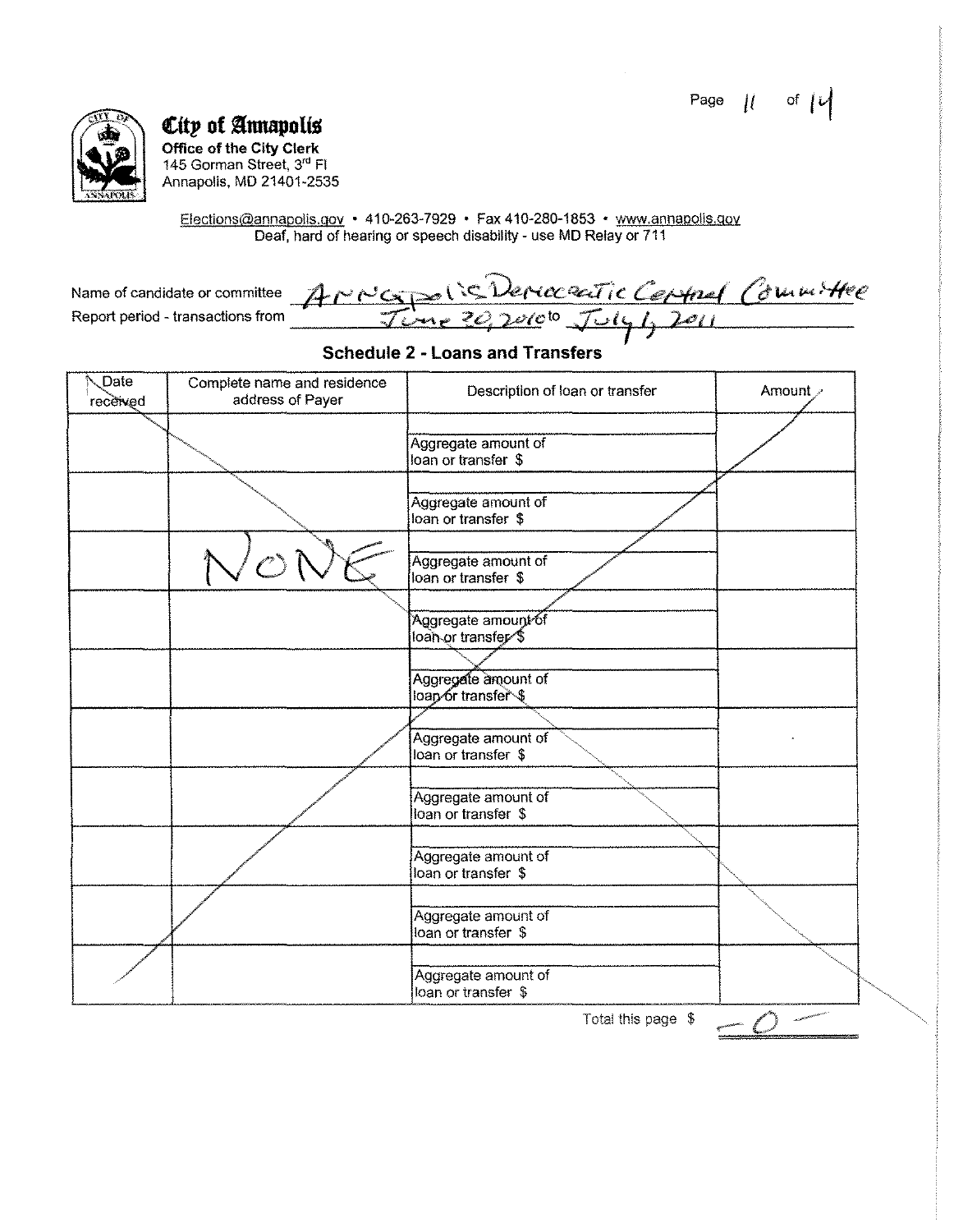

 $\frac{1}{2}$ 

## City of Annapolis

Office of the City Clerk 145 Gorman Street, 3rd FI Annapolis, MD 21401-2535

Elections@annapolis.gov • 410-263-7929 • Fax 410-280-1853 • www.annapolis.gov Deaf, hard of hearing or speech disability - use MD Relay or 711

ANNapolis Democratic Central Committee Name of candidate or committee Report period - transactions from

|                         | $\overline{2}$                                       | 3                                                                                                  |         |                                                   | 4             |        | 5                                         |  |                             |        |
|-------------------------|------------------------------------------------------|----------------------------------------------------------------------------------------------------|---------|---------------------------------------------------|---------------|--------|-------------------------------------------|--|-----------------------------|--------|
|                         |                                                      | Salaries and all payments other than loan<br>payments                                              |         |                                                   | Loan payments |        | Transfers to other<br>funds (candidate or |  |                             |        |
| Date                    | Payee and<br>address                                 | Code                                                                                               | Amount  |                                                   | Method        | Amount | Method                                    |  | committee name<br>required) | Amount |
|                         | Dist30Deno CO<br>Club<br>Box 3164<br>Arraydy 21403   | $c^{\mathcal{O}}$                                                                                  | 300     | Check # $\mid$ $\mid$ $\sim$ $\sim$ $\sim$ $\sim$ |               |        | Check #                                   |  |                             |        |
| 124e                    |                                                      |                                                                                                    |         | Cash                                              |               |        | Cash                                      |  |                             |        |
|                         |                                                      |                                                                                                    |         | Rcpt#                                             |               |        | Rcpt #                                    |  |                             |        |
|                         |                                                      |                                                                                                    | $96 -$  | Check #                                           | 1223          |        | Check #                                   |  |                             |        |
| 1/18/11                 | Postmestal<br>21403<br>Eartpar                       | $\overline{P}$                                                                                     |         | Cash                                              |               |        | Cash                                      |  |                             |        |
|                         |                                                      |                                                                                                    |         | Rcpt#                                             |               |        | Rcpt #                                    |  |                             |        |
| 3/0/1/                  | FRee state page<br>79 w. strong Pt<br>Hoogedis 21601 |                                                                                                    | 218.87  | Check # $1224$                                    |               |        | Check #                                   |  |                             |        |
|                         |                                                      |                                                                                                    |         | Cash                                              |               |        | Cash                                      |  |                             |        |
|                         |                                                      |                                                                                                    |         | Rcpt#                                             |               |        | Rcpt#                                     |  |                             |        |
| $\frac{3}{\sqrt{28/u}}$ |                                                      | $\frac{\text{AMOC}}{\text{Bock 407}}$ CO<br>GlenBuene 21060<br>Feat state Press<br>Faw, France Dr. | $500 -$ |                                                   | Check # 1225  |        | Check #                                   |  |                             |        |
|                         |                                                      |                                                                                                    |         | Cash                                              |               |        | Cash                                      |  |                             |        |
|                         |                                                      |                                                                                                    |         | $R$ cpt #                                         |               |        | Rcpt #                                    |  |                             |        |
|                         |                                                      |                                                                                                    | 387.97. | Check $#$                                         | 1226          |        | Check #                                   |  |                             |        |
|                         |                                                      |                                                                                                    |         | Cash                                              |               |        | Casn                                      |  |                             |        |
|                         | Annapoles<br>$2 - 1401$                              |                                                                                                    |         | Rcpt#                                             |               |        | $R$ cpt#                                  |  |                             |        |
|                         | Totals this page \$                                  |                                                                                                    | 1502.84 |                                                   |               |        |                                           |  |                             | Ō      |

 $*$  check It  $1222$ <br>Hasbeen vaned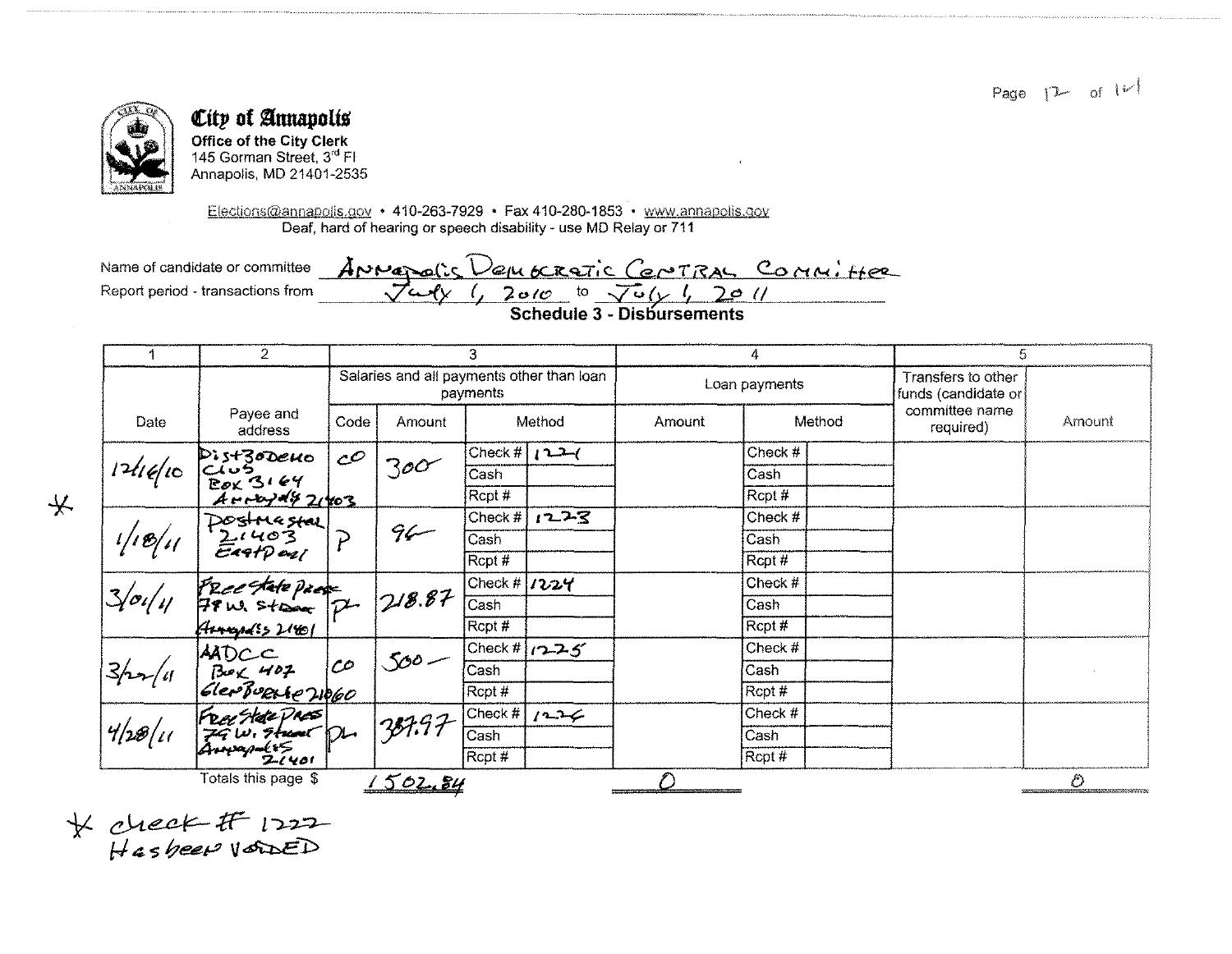Page  $13$  of  $14$ 



Office of the City Clerk<br>145 Gorman Street, 3<sup>rd</sup> Fl<br>Annapolis, MD 21401-2535

Elections@annapolis.gov + 410-263-7929 + Fax 410-280-1853 + www.annapolis.gov Deaf, hard of hearing or speech disability - use MD Relay or 711

| Name of fund or committee Approachis Democratic Centres, Constitute |          |  |  |
|---------------------------------------------------------------------|----------|--|--|
| Debts as of                                                         | 5001.201 |  |  |

#### Schedule 4 - Outstanding Obligations as of End of Report Period

| 1                | $\overline{2}$                                     | $\overline{\mathbf{3}}$ | $\overline{\mathbf{4}}$ |
|------------------|----------------------------------------------------|-------------------------|-------------------------|
| Name and address | Description of debt (Loans,<br>unpaid bills, etc.) | Date debt incurred      | Amount                  |
|                  |                                                    |                         |                         |
|                  |                                                    |                         |                         |
|                  |                                                    |                         |                         |
|                  |                                                    |                         |                         |
|                  |                                                    |                         |                         |
|                  |                                                    |                         |                         |
|                  |                                                    |                         |                         |
|                  |                                                    |                         |                         |
|                  |                                                    |                         |                         |
|                  |                                                    |                         |                         |
|                  |                                                    |                         |                         |
|                  |                                                    |                         |                         |
|                  |                                                    |                         |                         |
|                  |                                                    |                         |                         |
|                  |                                                    | Total this page \$      |                         |